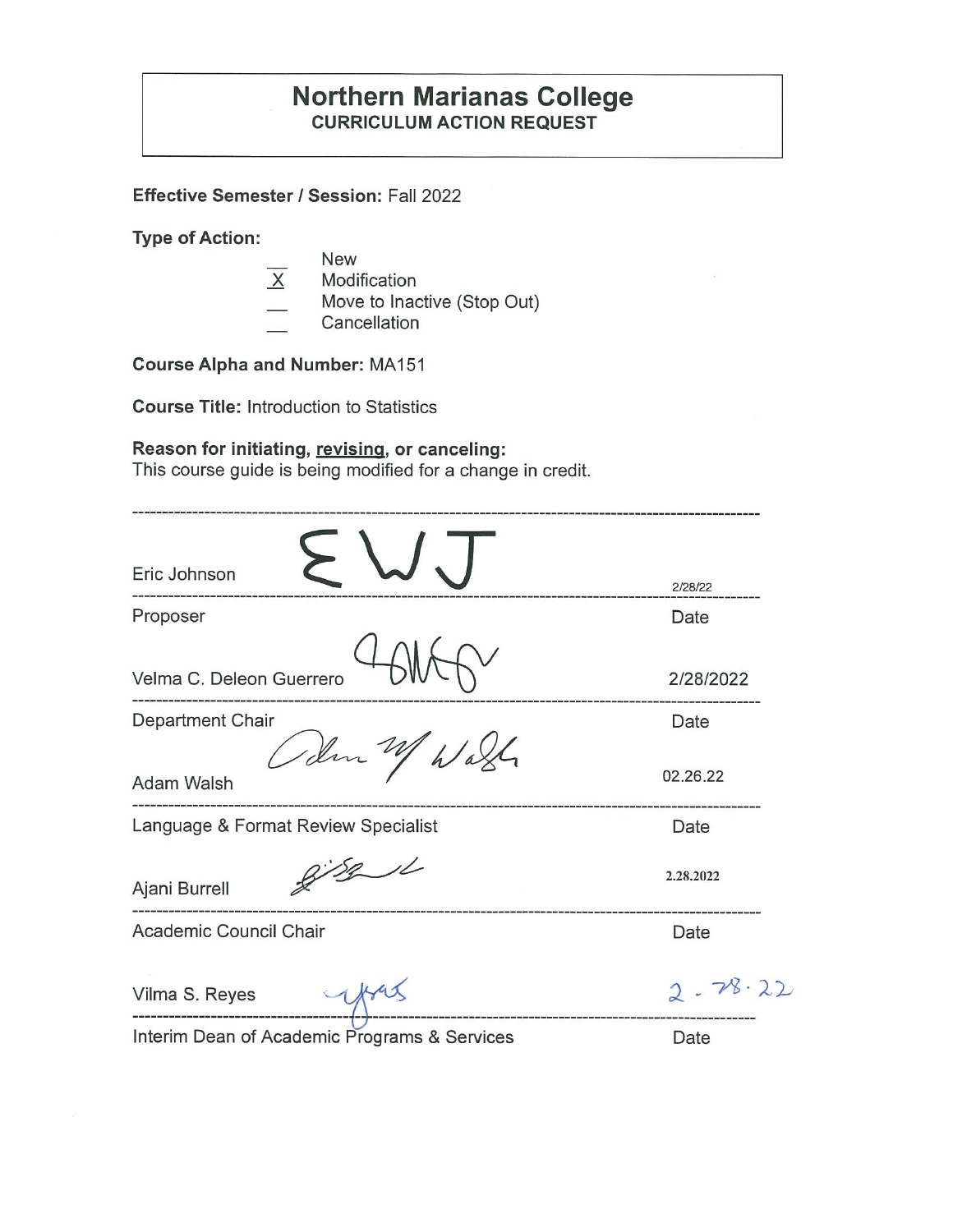## **Northern Marianas College** Page: 2 **Course Guide**

Course: MA 151 Introduction to Statistics

### **1. Department**

Science, Mathematics, Health, and Athletics

### **2. Purpose**

This course is designed to introduce students to the basic principles of statistics and probability theory, guide them through a wide range of statistical applications, and give an introduction to the use of technology in effective processing and analysis of statistical information. The course also provides the necessary material needed for an understanding of statistical distributions, estimation, and linear regression. Ultimately, the course design intends to prepare students for success in further courses of applied statistics.

### **3. Description**

#### **A. Required/Recommended Textbook(s) and Related Materials**  Required:

Mendenhall, William and Beaver, Robert J. and Beaver, Barbara M. (2020). Introduction to Probability and Statistics, 15th edition. Cengage. ISBN-13: 9781337554428

### **B. Contact Hours**

- **1. Lecture:** 4 per week / 60 per semester
- **2. Lab:** 0
- **3. Other:** None

## **C. Credits**

- **1. Number:** 4
- **2. Type:** Regular Degree Credits

## **D. Catalogue Course Description**

This course is designed to introduce students to the basic principles of descriptive and inferential statistics, along with the basic probability theory needed for an understanding of statistical distribution, estimation, and linear regression. The course provides students with the basic skills necessary to succeed in further courses of applied statistics, as well as an appreciation for the critical interpretation of statistical data, the range of statistic application, and an introduction to the effective processing and analysis of information through technology. Prerequisites: EN095, MA132. Offered Fall and Spring.

## **E. Degree or Certificate Requirements Met by Course**

A "C" grade or better in this course satisfies a core course requirement in mathematics for an NMC associates-level degree program.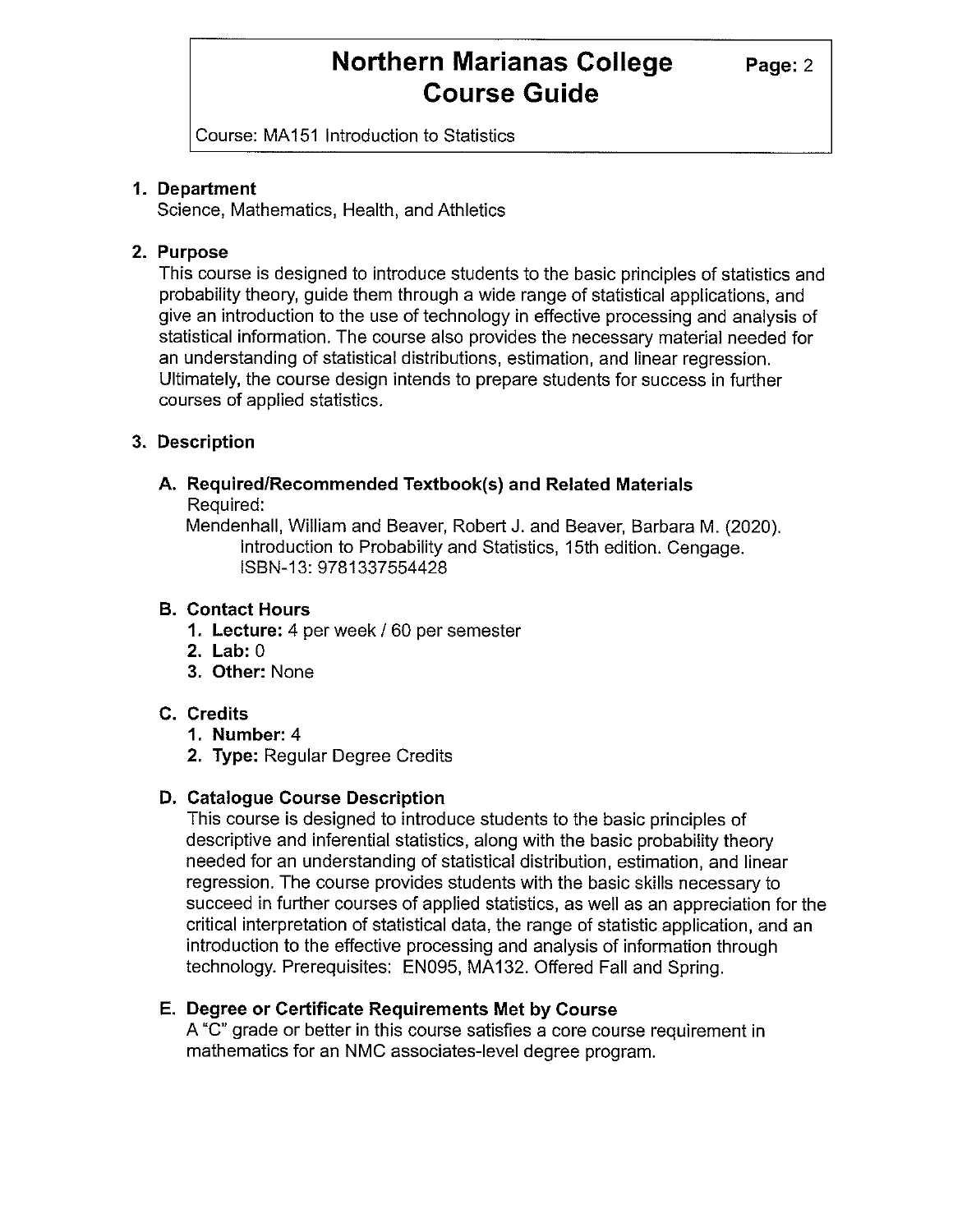## **Northern Marianas College** Page: 3 **Course Guide**

Course: MA 151 Introduction to Statistics

#### **F. Course Activities and Design**

Course activities include: lecture, discussions, homework assignments, tests, quizzes, and a comprehensive final exam.

#### **4. Course Prerequisite(s); Concurrent Course Enrollment**

Prerequisites: EN095, MA132 Concurrent Course Enrollment: None

#### **Required English/Mathematics Proficiency Level(s):**

English Placement Level: EN101 Mathematics Placement Level: MA161 or successful completion of MA132

#### **5. Estimated Cost of Course; Instructional Resources Needed**

Cost to the Student: Tuition for a 3-credit course cost of textbook and graphing calculator.

Cost to NMC: Instructor's salary; a classroom; use of A-V equipment

Instructional resources needed for this course include: computers and software, TV, whiteboard and markers.

#### **6. Method of Evaluation**

Evaluation methods will include: quizzes, tests, homework assignments, and a comprehensive final exam. NMC's grading and attendance policies will be followed.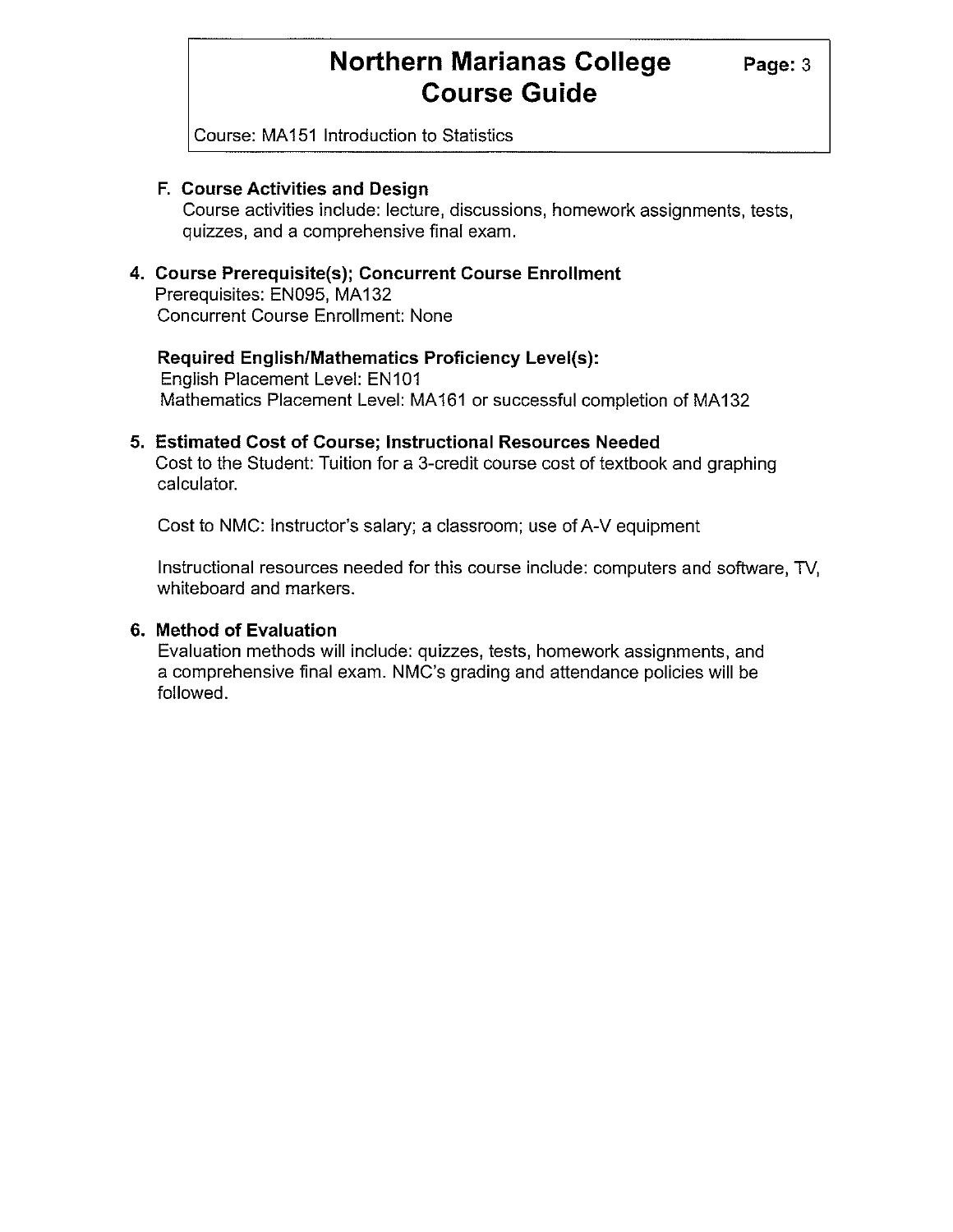## **Northern Marianas College Page: 4 Course Guide**

Course: MA 151 Introduction to Statistics

### **7. Course Outline**

This is a topical outline and does not necessarily indicate the sequence in which the material will be presented.

- 1.0 The Nature of Probability and Statistics
	- 1.1 Descriptive and inferential statistics
	- 1.2 Variables and types of data
	- 1.3 Data collection and sampling techniques
	- 1.4 Observational and experimental studies
	- 1.5 Computers and calculators
- 2.0 Frequency Distributions and Graphs
	- 2.1 Organizing data
	- 2.2 Histograms, frequency polygons, and ogives
	- 2.3 Other types of graphs
	- 2.4 Paired data and scatter plots
- 3.0. Data Description
	- 3.1 Measures of central tendency
	- 3.2 Measures of variation
	- 3.3 Measures of position
	- 3.4. Exploratory data analysis
- 4.0 Counting Techniques
	- 4.1 Tree diagrams and the multiplication rule for counting
	- 4.2 Permutations and combinations
- 5.0 Probability
	- 5.1 Sample spaces and probability
	- 5.2 Addition rules for probability
	- 5.3 Multiplication rules and conditional probability
- 6.0 Probability Distributions
	- 6.1 Probability distributions
	- 6.2 Mean variance and expectation
	- 6.3 Binomial distribution
- 7.0 The Normal Distribution
	- 7.1 Properties of the normal distribution
	- 7.2 Standard normal distribution
	- 7.3 Applications of the normal distribution
	- 7.4. Central limit theorem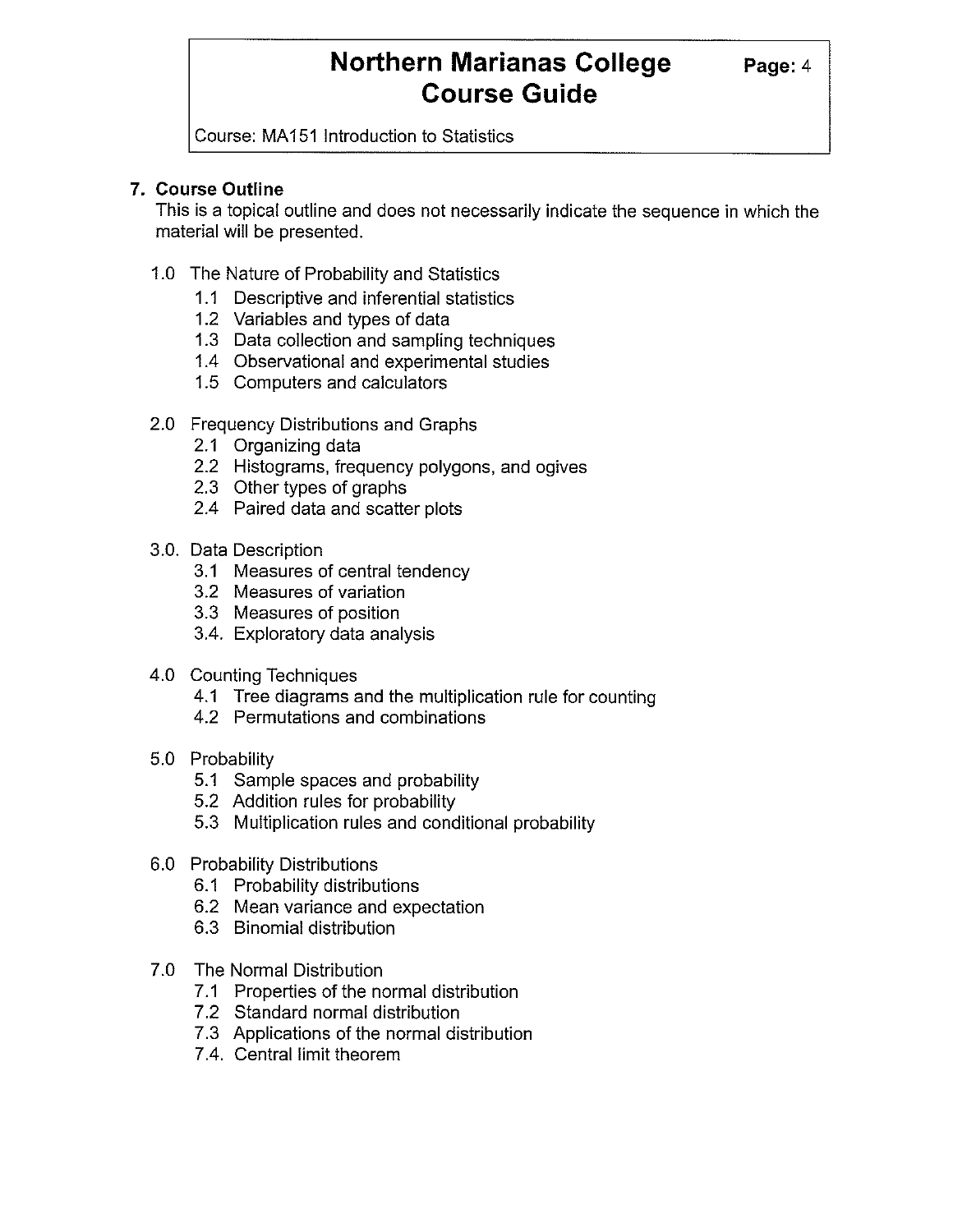# **Northern Marianas College Page: 5 Course Guide**

Course: MA151 Introduction to Statistics

## **8. Instructional Goals**

The course will introduce students to:

- 1.0 The Nature of Probability and Statistics;
- 2.0 Frequency Distribution and Graphs
- 3.0 Data Descriptions;
- 4.0 Counting Techniques;
- 5.0 Probability;
- 6.0 Probability Distribution; and
- 7.0. Normal Distribution.